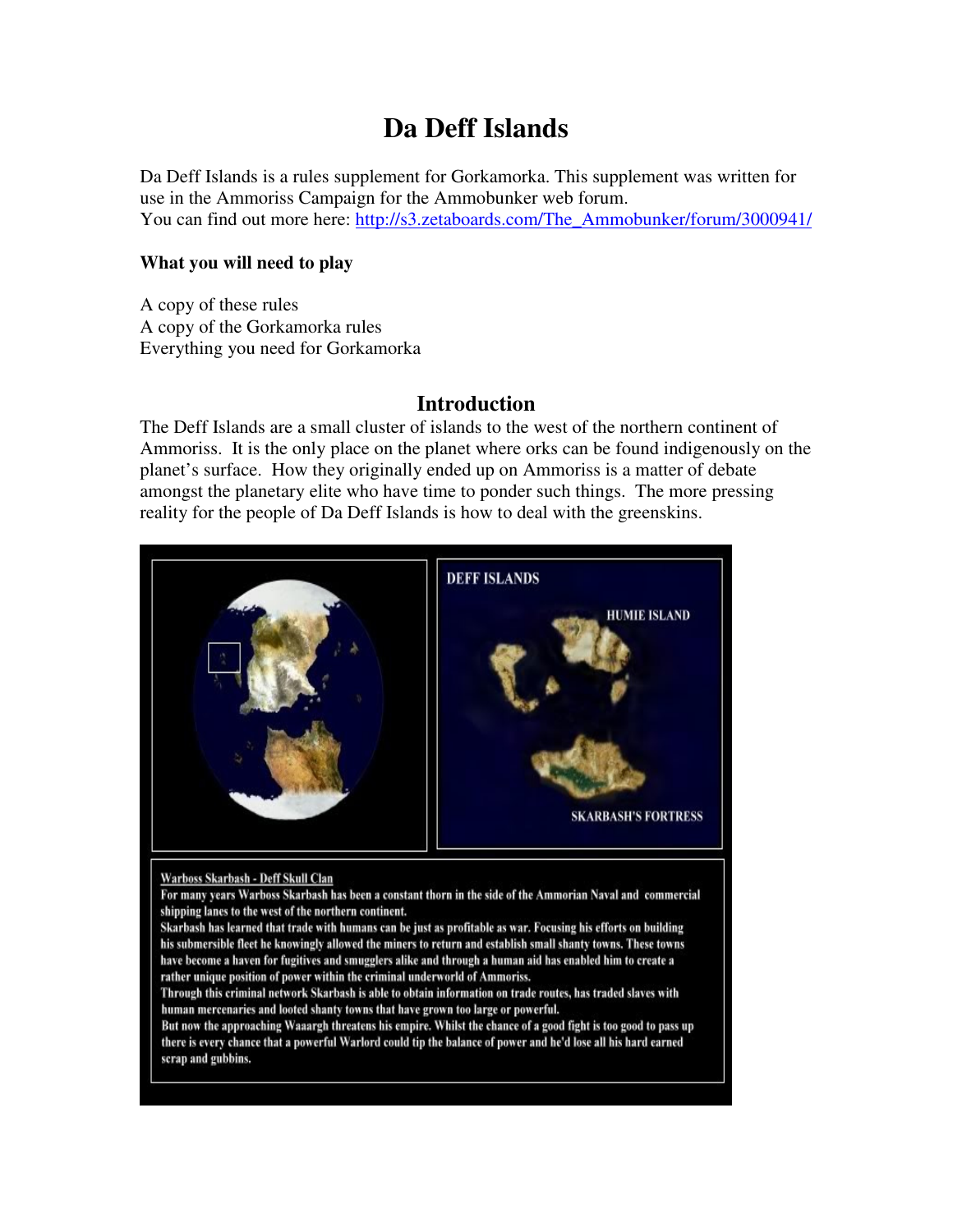Even on Da' Deff Islands, the Ork population is a clear minority. The human population out numbers them, and as such the typical ork eco-system that springs up around larger orkoid populations is not as prevalent. As a result, the Orks have integrated themselves into the criminal underworld of the area. They often acted as enforcers for local gangs on an individual basis, or in small groups.

### **Da Rise uv Warboss Skarbash.**

Warboss Skarbash was a visionary leader for the orks of Da Deff Islands. He began the process of uniting the various Ork gangs into a larger, more unified band of criminals. The Death Skull was a cunning example of his kind. Instead of forcing the humans off the island through force and conquest, he instead began trading with them. Of course, the occasional act of extreme and brutal violence was needed to maintain his control, but overall the Warboss found more profit in trade than war.

This began to change as conflict began to engulf the planet of Ammoriss. A rebellion in the South, followed by the arrival of a powerful off-world ork warboss led to a buildup in Waaagh! energy. Now, Skarbashz Boyz are no longer just satisfied with smuggling and trading. They want to get the boot in!

Skarbash was not immune to these orky impulses. He sent his boyz out to scavenge any materials he could from Da Deff Islands. With the scrap they collected, they began to build boats, rafts, and large submarines. As their forces grew, they became bolder in striking out against human merchant convoys, rival gangs, and shanty towns. In addition, the various freebooter mobs that resisted Skarbash's attempts to bring them into his organization are also acting more aggressively, and selling their scrap onto Skarbashz Boyz.

The local humans did not take kindly to Skarbash's suddenly aggressive behavior. In response, they too began to arm themselves. Da Deff Islands had always been a Mecca of criminal activity, and the humans found on the island chain were no strangers to fighting. The human gangs saw the Orks new aggression as an opportunity to de-throne Skarbash as the top crime boss of the island chain.

## **The Syndicate**

As mentioned, there are more humans that make Da' Deff Islands their home than orks. The majority are simple miners, fisherman, and traders. However, the islands location and scattered nature have made them a Mecca for pirates and smugglers from all over Ammoriss. From the Island chain, such groups have easy access to the larger trade routes. In addition, the lawless nature of the place allows such groups to flourish.

The Syndicate is a loose federation of human gangs, pirates, and smugglers. They are an informal network, and are bound together more by a common enemy in Skarbash than by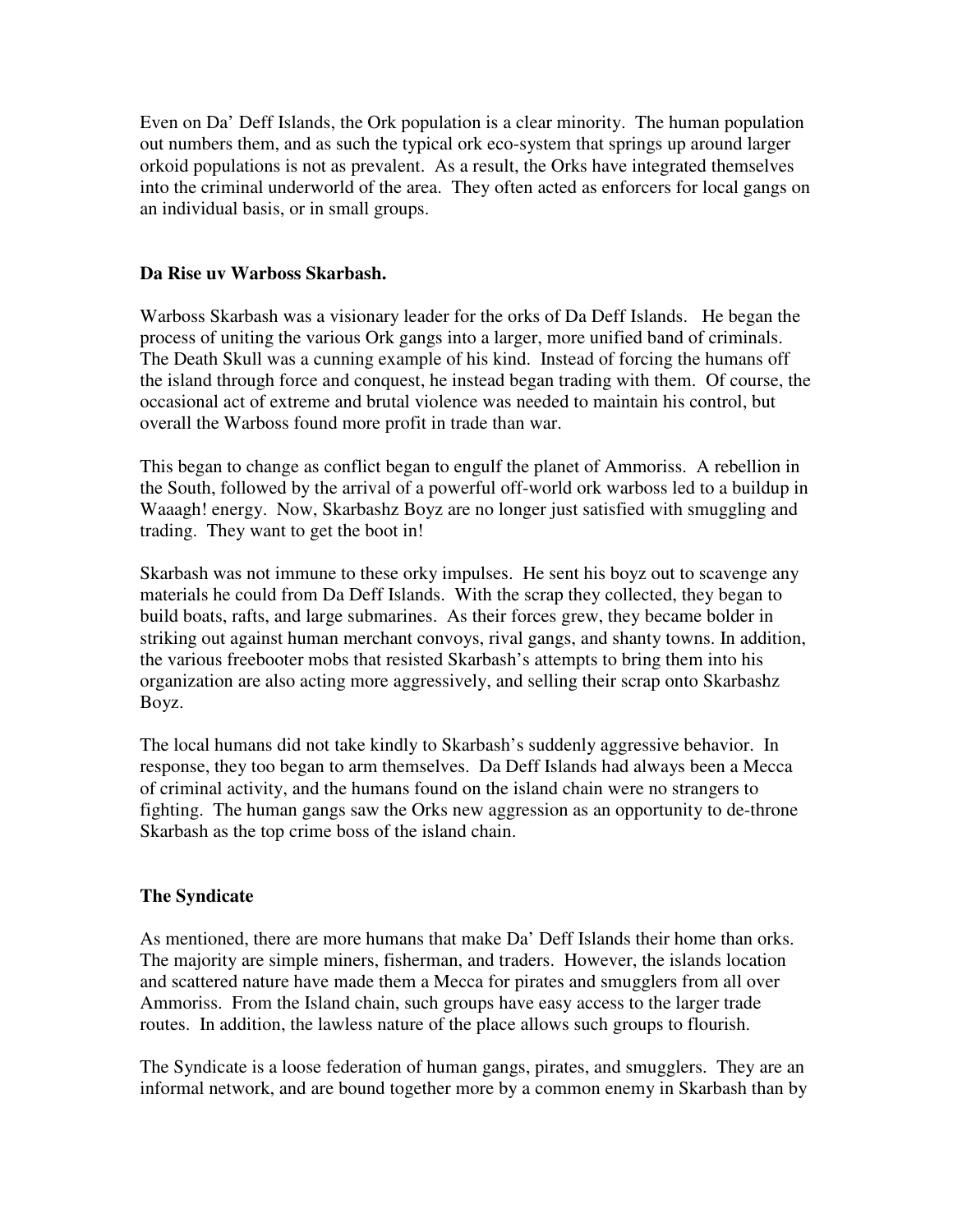any real cause. The Syndicate is run by a council of faction leaders who owe their place on the council more to the amount of muscle and money they can bring to bear than anything else.

The Syndicate has Da Deff Islands cut up into smaller sections that are left to lower ranking figures in the organization to control and run. The Syndicate provides access to outside trade routes, backroom medicae, and lay-techies, in exchange for a cut of the profits from the regions.

With the coming anarchy to greater Ammoriss, the prices for scrap and war materials have hit a boom. There is quick and easy profits to be made by acting as a supplier to the Imperial war efforts in North and South Ammoriss. In addition, The Syndicates ability to provide such material makes them a semi-legitimate authority while the war progresses. This has provided the gangs, pirates, and smugglers of Da' Deff Islands access to better weaponry and semi-legitimate sources.

To provide war materials, The Syndicate has taken to scouring the area for anything that can be sold to the Imperium. This brings them into direct conflict with Skarbash and his boys. Both groups want the same thins, and they have all the incentive in the world to fight for it.

### **Da Shallows**

Da' Deff Islands are made up of three main islands. The one to the north is primarily populated by humans, and is the primary operating base of The Syndicate. The island to the South has a higher percentage of Orks, and the Southern tip is home to Skarbash's trading post/fortress. The third island is a mixture.

Between these three main islands is the stretch of Ocean known as Da' Shallows. This section is only navigable to larger ocean going craft in pre-dug channels that link the three main islands to the outside world. The freighters come to Da' Deff Islands to gather the mineral resources that are mined on the three islands. They are hazardous for such large freighters to navigate, and accidents are common. The area is dotted with the old hulks of such craft.

The Shallows are also dotted with small islands, sand bars, and atolls. To navigate between these areas requires smaller, lighter craft such as boats, barges and rafts. The many small islands provide innumerable hiding spots for the small criminal gangs of the region. They are perfect places for launching attacks on larger freighters, hiding contraband, or fleeing from the authorities or rivals. Da' Shallows are the realm of the criminal gangs.

In addition, the currents from the surrounding ocean tend to draw flotsam and jetsam from various parts of the planet's ocean, which then become trapped within Da' Shallows. The scrap tends to gather up and slowly move its way through Da' Shallows.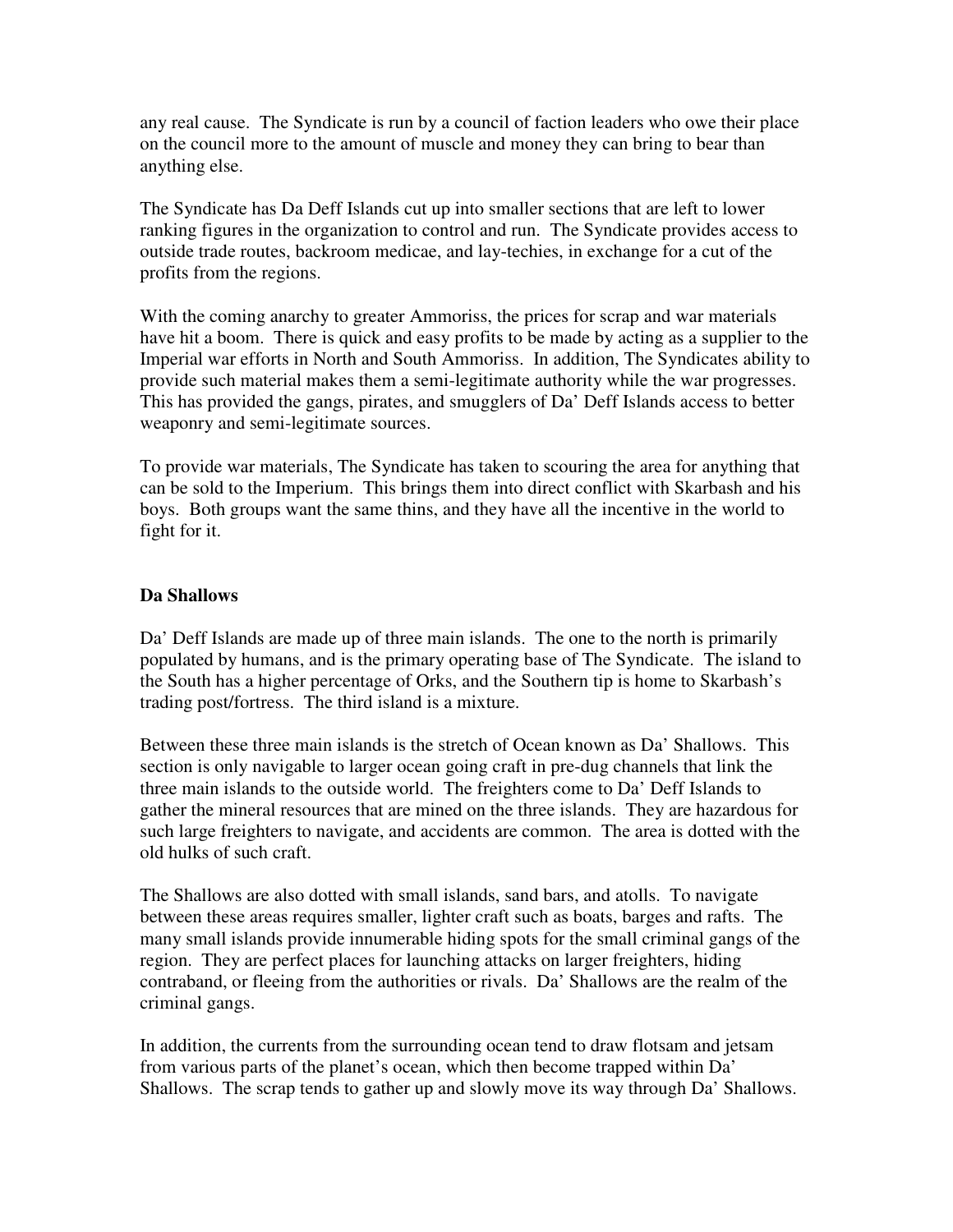However, most of it is collected by gangs and scavengers before it can work its way back into the open ocean. These scraps provide rich pickings of material to supplement the freighter hulks, and raiding.

# **Da' Roolz**

This section will detail some new rules for use with Gorkamorka. This supplement will focus on waterborne combat in boats and jet skis, and will also add human gangsters into the mix.

### **The Ocean**

The ocean is a very different place to fight than a desert. It has a whole different set of dangers to attend to. A model can not simply get out of a boat in the same way they can unload onto the desert floor. Here are some general rules to consider while playing games using the Deff Islands supplement.

The surface of the board is generally water. Their maybe exceptions such as small islands, platforms, shoreline, etc. that count as normal land. However, anything else is considered ocean. An infantry model can not move through an ocean unless they are swimming. Ocean going craft such as boats and jet skis can not go on land without grounding. Rules for these types of scenarios will follow.

## **Swimming**

Since these battles will take place on the water, there will be times in which your boyz may have to swim. Boats sink, boarding actions fail, and gunfire can knock you overboard. In these situations, your faithful krew will have to swim for it.

If a model is swimming, they can not charge, shoot, or run. Instead, they move at their normal movement rate through the water as if they were walking. Every turn that a model is swimming roll a d6. On a 1, the model has been pulled down by tides, creatures, or the weight of their gear. The model is removed from play and considered Out of Action for post battle purposes.

If a model is forced to swim through wake, then it counts as difficult terrain and reduces the swimming by half. So, a model that can normally swim 4 inches that tries to swim through wake can only swim 2.

#### **Wake**

Wake is rough patches of water that have been turned up by passing vehicles, explosions, or other disturbances to the waters surface. Sometimes, wake can be created by weather conditions as well.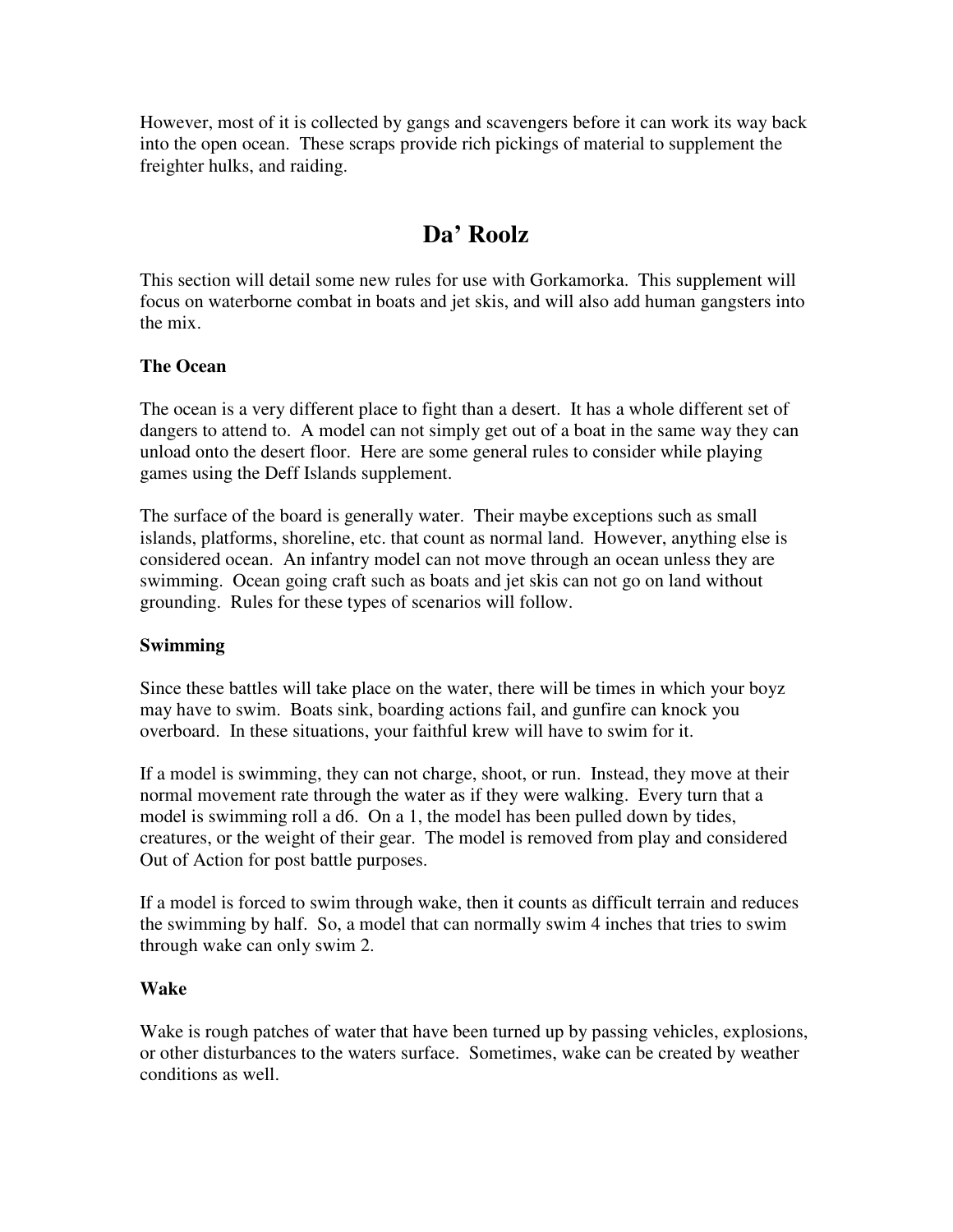Wake is considered difficult terrain for any swimmers or vehicles that pass through it. As a result, it will effect movement appropriately.

When a water vehicle passes, it will leave a trail of wake behind it similar in shape to a flamer template, with the point of the template touching the back of the boat. The wake will follow the vehicle as an attachment. Try to lay the wake across the path the vehicle actually travelled as closely as possible.

Wake will also be generated by stikbombz/grenades and other explosions. After the weapon has detonated, leave the counter there through the following turn to represent the wake at the hit location of the blast.

## **Water Vehicles**

In the Deff Islands, small water craft are used to move between islands and around the smaller clusters of archipelagos and rocks in the surrounding oceans. Larger craft that can carry multiple passengers will be referred to as rafts (but act the same as trukks for rules purposes), smaller two passenger attack craft are boats (similar to war buggies), and one person craft are Skis (act as bikes). These vehicles use the same rules as found in the Gorkamorka rulebook to move across the ocean.

## **Grounding**

If a vehicle comes in contact with anything other than water, it is considered grounded. It is immediately immobilized and can not move, turn, or pivot in anyway. The vehicle must also make a roll on the damage table and accept the result.

If the vehicle wants to try and get back to the ocean, the krew must disembark and push in the movement phase following the grounding. On a d6 roll of 4+ the vehicle can be relaunched. The vehicle is moved 1 inch away from the grounding location, and turned to face any direction the player wants. However, the vehicle can not move again until the next movement phase.

## **Drifting**

If a vehicle is immobilized, it will drift. The vehicle is carried randomly by the tides and winds. Each vehicle that is immobilized will drift a random direction each turn. Roll a scatter dice and a d6. If a hit is rolled on the scatter, move the direction indicated by the black arrow on the top. Move the number of inches rolled on the d6 in the direction of arrow on the scatter dice.

Normal rules for permanent damage in a campaign apply.

# **The Syndicate**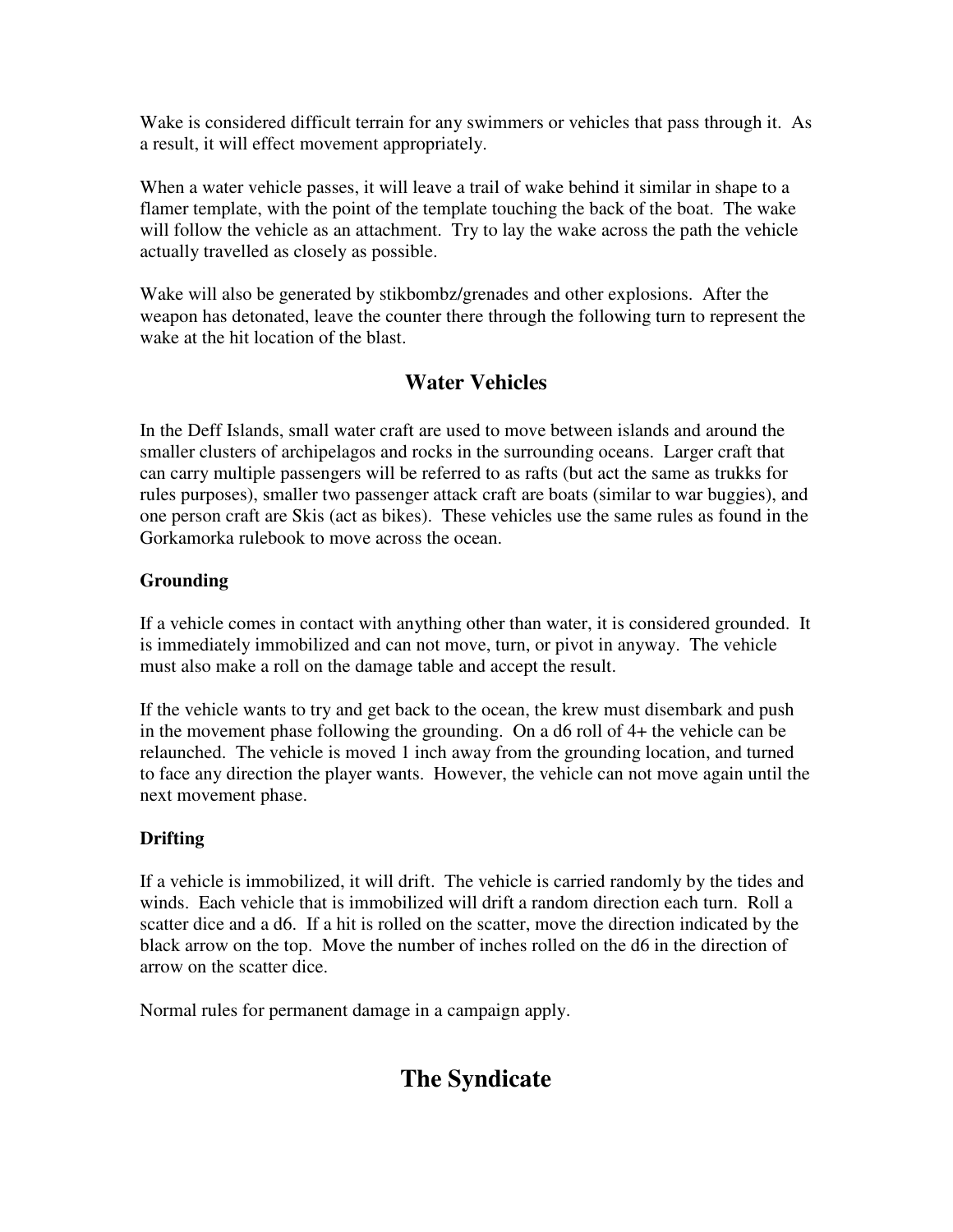The syndicate is the loose confederation of human pirates, smugglers, and gangers that also make their homes on the Deff Islands. The Syndicate and Skarbashz boyz frequently fight it out over turf, pirate booty, and control of the local areas underworld. Clashes between human gangs versus humans, orks versus humans, and orks versus orks are extremely common. The syndicate is composed of two main factions Gangs and Pirates.

## **Creating a Syndicate Gang**

A syndicate gang is operated similar to an ork mob in Gorkamorka. A gang must have at least 3 members, leader plus a vehicle large enough to carry them. A starting gang has the equivalent of 100 teef. The gang must have a leader and can then choose from three other gang members and 3 types of vehicles. The gang members are gangsters, enforcers, and thugs. The vehicle types are rafts, boats, and skis.

Leader- A gang must have 1 leader, no more no less. They maybe equipped with any weapon type except heavy weapons.

Enforcers- A gang may have up to 2 enforcers. They maybe equipped with any weapon type.

Gangsters- A gangster may only start the game with rifles, hand weapons, pistols, or grenades. You can have as many gangsters as you can afford.

Thugs- A thug can only start with hand weapons and pistols. You can not have more thugs than up to half the number of gangsters in your gang. So, if you have 4 gangsters you can only have 2 thugs.

Rafts, Boats, Ski- You can have any number of these vehicles, but you must have enough vehicles to carry the entire gang. Typically one gang member will need to be assigned as the driver or gunners of any vehicles.

| Leader |  |  |  |  |  |  |                      | 10 teef |
|--------|--|--|--|--|--|--|----------------------|---------|
|        |  |  |  |  |  |  | M WS BS S T W I A LD |         |
|        |  |  |  |  |  |  | 4 4 4 3 3 1 3 1 8    |         |

Weapons: The Syndicate leader may have weapons from the hand-to-hand, rifles, armor, special, and grenades from the Syndicate weapon list.

Skills: Leader

Special: A leader allows you to have 1 vehicle or 3 Skis.

| Enforcer |  |  |                   |  | 5 teef |
|----------|--|--|-------------------|--|--------|
|          |  |  | M WS BS S T W I A |  |        |
|          |  |  | 4 3 3 3 3 1 3 1 7 |  |        |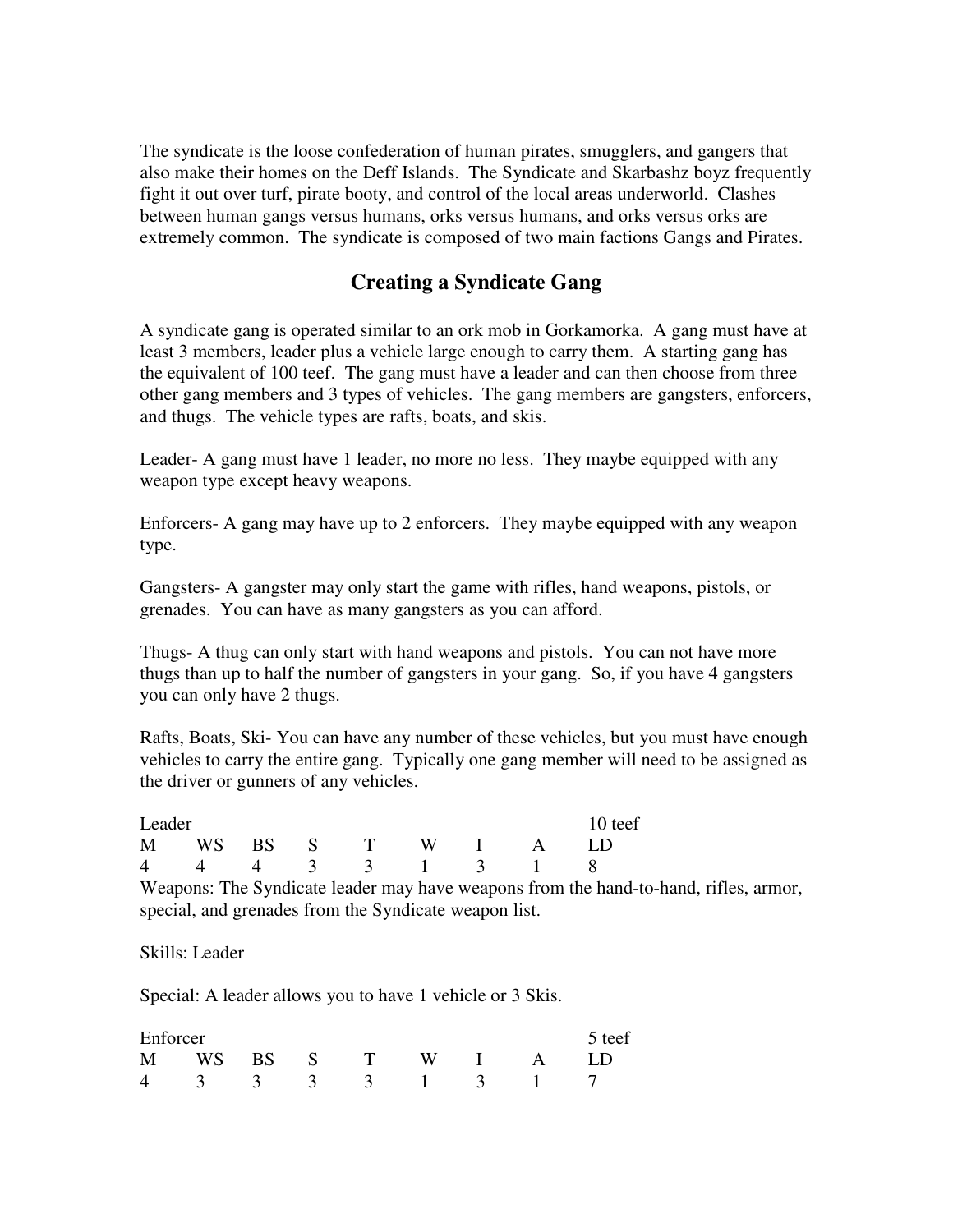Weapons: An enforcer may have weapons from the hand-to-hand, special, heavy, armor, or grenades section of the Syndicate weapon list.

Special: Each enforcer allows you to have 1 vehicle or two Skis.

| Gangster |  |                 |       |  |  |         |  |  |
|----------|--|-----------------|-------|--|--|---------|--|--|
| M WS     |  | <b>BS</b>       | $S$ T |  |  | $W$ I A |  |  |
|          |  | 4 3 3 3 3 1 3 1 |       |  |  |         |  |  |

Weapon: A gangster can have weapons from the hand-to-hand, rifles, armor, or grenades section of the syndicate weapon list.

| Thug |  |  |  |                      | 2 teef            |
|------|--|--|--|----------------------|-------------------|
|      |  |  |  | M WS BS S T W I A LD |                   |
|      |  |  |  |                      | 4 2 2 3 3 1 3 1 7 |

Weapon: The thugs can be armed with hand-to-hand or rifles.

Raft…… 20 teef Boat……15 teef Ski……..10 teef

Rules for mounting weapons can be found in the main Gorkamorka rules. The same rules apply for Syndicate gangs.

## **Starting a Pirate Band**

A Pirate band is operated similar to an ork mob in Gorkamorka. A band must have at least 3 members, captain plus a vehicle large enough to carry them. A band gang has the equivalent of 100 teef. The gang must have a captain and can then choose from three other pirate band members and 3 types of vehicles. The members are pirates, mateys, and swabs. The vehicle types are rafts, boats, and skis.

It is important to note that all human models are subject to the rules for pinning.

Captain- A band must have 1 leader, no more no less.

Mateys- A gang may have up to 2 Mateys.

Pirates- You may have any number of pirates.

Swab- You can not have more swabs than up to half the number of pirates in your gang. So, if you have 4 pirates you can only have 2 swabs.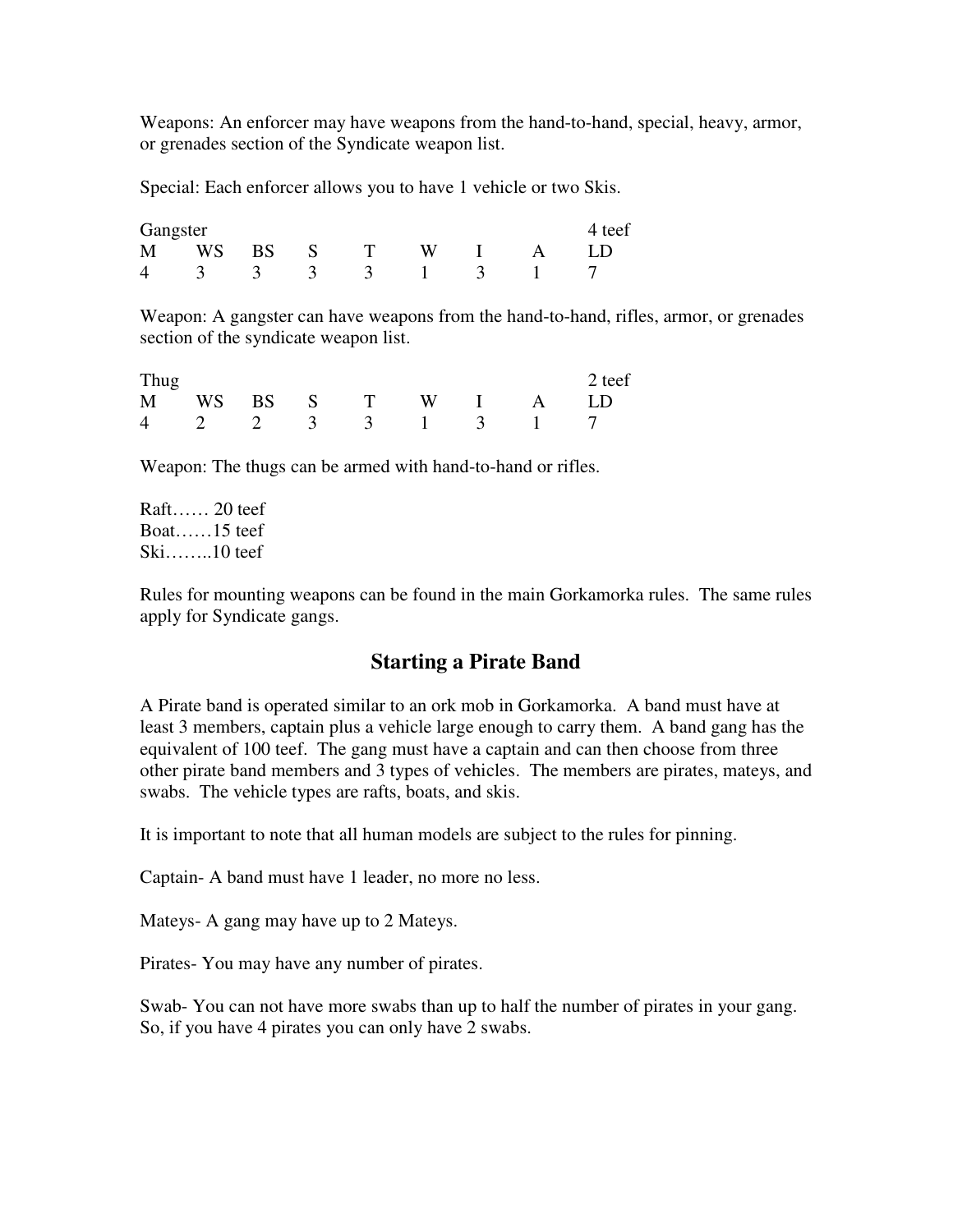Rafts, Boats, Ski- You can have any number of these vehicles, but you must have enough vehicles to carry the entire gang. Remember that vehicles will need drivers and gunners from the band.

| Captain |  |                      |  |  |  |  |  | 10 teef |  |
|---------|--|----------------------|--|--|--|--|--|---------|--|
|         |  | M WS BS S T W I A LD |  |  |  |  |  |         |  |
|         |  | 4 4 4 3 3 1 3 1 8    |  |  |  |  |  |         |  |

Weapons: The captain maybe armed with hand-to-hand, grenades, or armor from the Syndicate gang list.

#### Skills: Leader

Special: The captain allows you to buy 1 vehicle or up to three Skis.

| Matey |  |  |                 |                   | 5 teef |
|-------|--|--|-----------------|-------------------|--------|
| M     |  |  | WS BS S T W I A | 4 3 3 3 3 1 3 1 7 | LD     |

Weapons: A matey may take a weapon from the Hand-to-hand, special, armor, or grenades from the Syndicate weapon list

Special: A matey can allow you 1 vehicle.

| Pirate |  |  |                      |  | 4 teef            |
|--------|--|--|----------------------|--|-------------------|
|        |  |  | M WS BS S T W I A LD |  |                   |
|        |  |  |                      |  | 4 3 3 3 3 1 3 1 7 |

Weapons: A pirate maybe equipped with weapons from the hand-to-hand, rifles, or grenades section of the Syndicate weapon list.

| Swab |  |  |  |                      | 2 teef            |
|------|--|--|--|----------------------|-------------------|
|      |  |  |  | M WS BS S T W I A LD |                   |
|      |  |  |  |                      | 4 2 2 3 3 1 3 1 7 |

Weapon: A swab maybe equipped with weapons from the Hand-to-hand or grenades of the Syndicate weapon list.

Raft…… 20 teef Boat……15 teef Ski……..10 teef

Rules for mounting weapons can be found in the main Gorkamorka rules. The same rules apply for Syndicate gangs.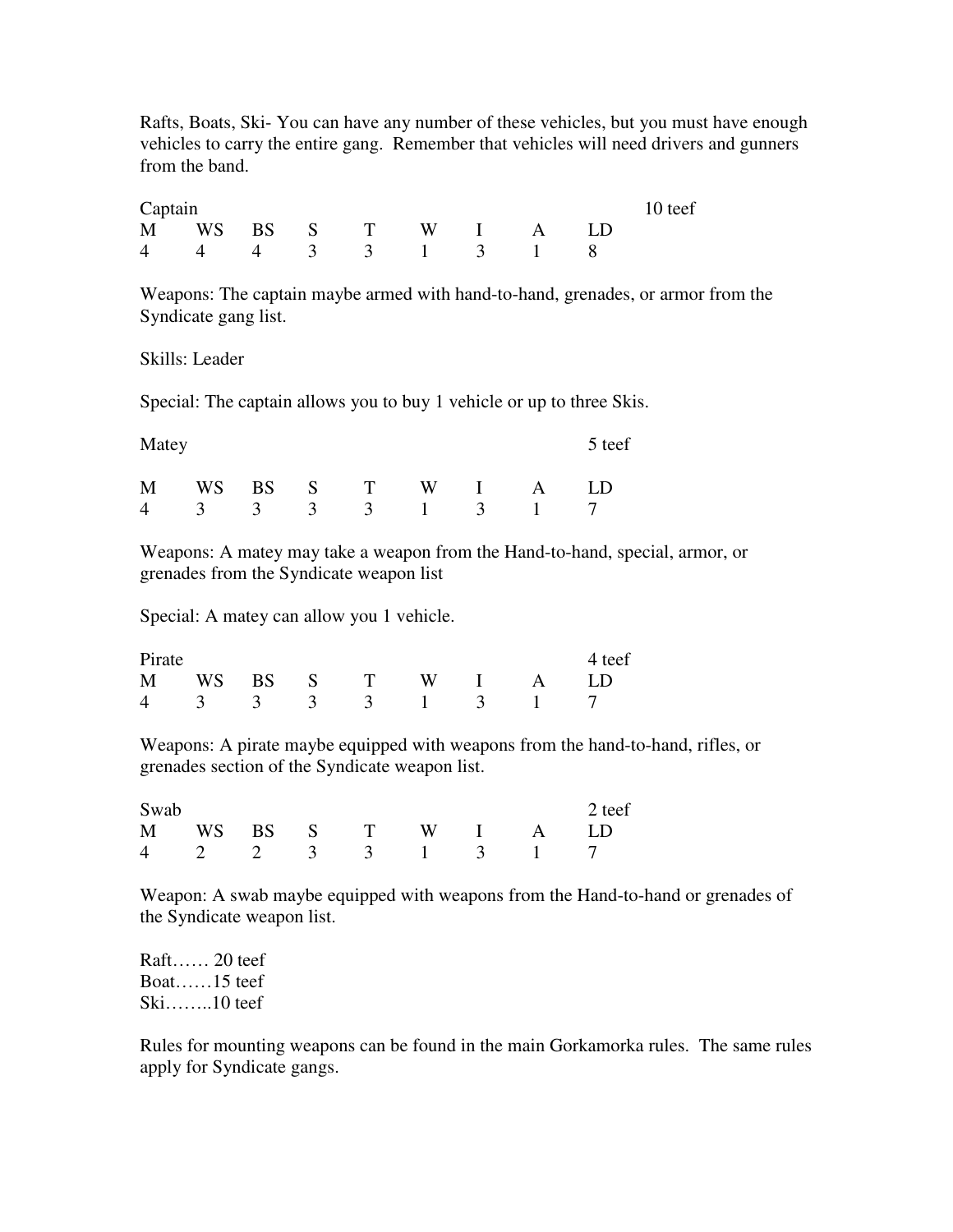## Human Special Rules

### **Weedy**

It is important to note that all human models are subject to the rules for pinning.

### **Doc's Serjery**

In addition, human gangs are not subject to the Doc's Serjery in the same way. They can visit the medicae, but they simply roll to determine what happens. Roll a 1d6.

1- The patient had complications and died.

2-5- The patient misses a battle, but one permanent injury is removed from the model, and replaced with bionics.

6- The bionics are so sturdy, they give the model a 6+ unmodified save.

It costs a human gang 3d6 teef to go to the Medicae. Since these gangs are illegal operations, the medicae are reluctant to associate with them. Hence a suitable bribe is required.

### **Gubbinz**

These work as normal for human gangs. However, the major difference is that human gangs have to try and deal with local tech-priests or lay tinkerers. This often leads to similar results as using an ork Mek. Use the same rules as found in Gorkamorka. A Syndicate gang must use a Mek/Tech-priest while a Pirate gang may attempt to do the job on its own.

Most humans from Da Deff islands have some technical ability that they have learned. Whether that is tending to mining equipment, finding spares for a boat engines, or making sure the cogitator works with a swift whack to the side. Unlike Orks, technological knowledge is not built into their DNA, but can be learned. As a result, Human gangs are not subject to the Death of a Spanner/Slaver rules.

## **Captured Humans**

Humans captured by an ork warband can be forced to work for his new masters. The human can earn up to 1d3 teef mining, scavenging, and looting.

If an ork is captured by a human gang he can be sold to the authorities for a ransom equal to his experience divided by 2 in teef. Conversely, he can be used as a pit fighter and earn up to 1d6 teef after each game. However, on a roll of 1 or 6 the pitfighter was killed in the ring.

Both Orks and Humans can be traded between gangs/mobs, ransomed, etc. as normal.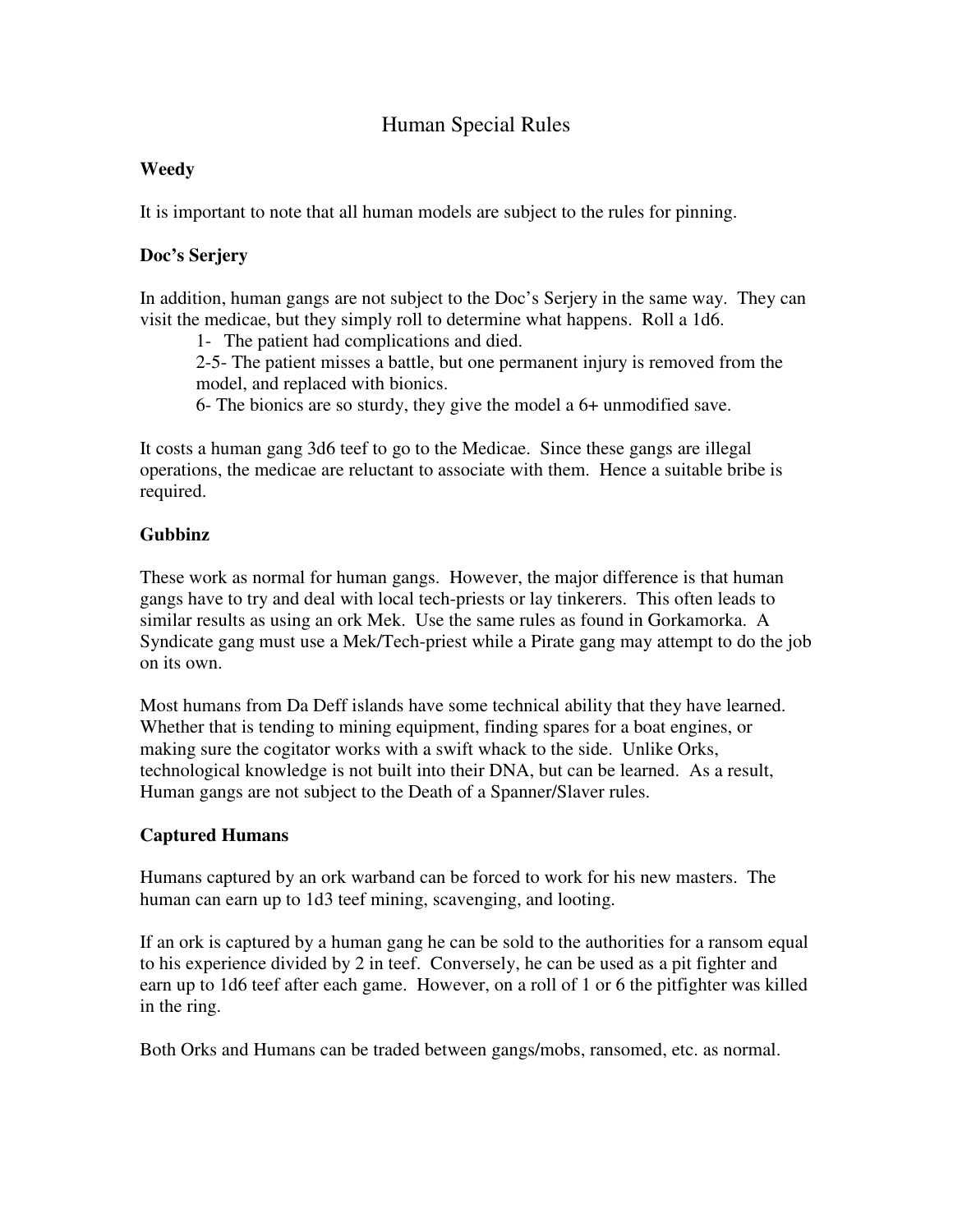## Syndicate Weapon List

For a description of weapons and there stats, please reference the Gorkamorka main rules and the Necromunda living rulebook. Both of these rule sets maybe found online.

#### Hand-to-Hand

This includes pistols and other weapons that can be used for fighting up close and personal.

| <b>TYPE</b>             | TEEF                        |
|-------------------------|-----------------------------|
| Club, axe, swords, etc. | 1                           |
| 'Uge Choppas            | $\mathcal{D}_{\mathcal{L}}$ |
| Chain or Flail          | 1                           |
| Spear/Harpoon           | 1                           |
| Las Pistol              | 1                           |
| Auto-pistol             |                             |
| <b>Bolt Pistol</b>      | $\mathcal{D}_{\mathcal{A}}$ |
| Stub Gun                |                             |
| Dum-Dum Bullets         |                             |

#### Rifles

These are two handed weapons that are used to attack people at longer range. They work great for shooting at rival gangs from the side of your boat.

| <b>TYPE</b>   | TEEF                        |
|---------------|-----------------------------|
| Auto-gun      | $\mathcal{D}_{\mathcal{A}}$ |
| Las Gun       | $\mathcal{D}_{\mathcal{A}}$ |
| <b>Bolter</b> | 3                           |
| Shotgun       |                             |
| Manstoppers   |                             |
| <b>Bolt</b>   |                             |
| Inferno       |                             |

#### **Grenades**

When you purchase grenades for a model, they are assumed to have a supply. They may run out during a game due to a failed ammo roll, but you will not need to buy more after the battle.

| <b>TYPE</b> | TEEF |
|-------------|------|
| Frag        |      |
| Krak        |      |

#### Special

These are weapons that require more care and attention to maintain, but they make up for it with a larger punch than your typical rifle.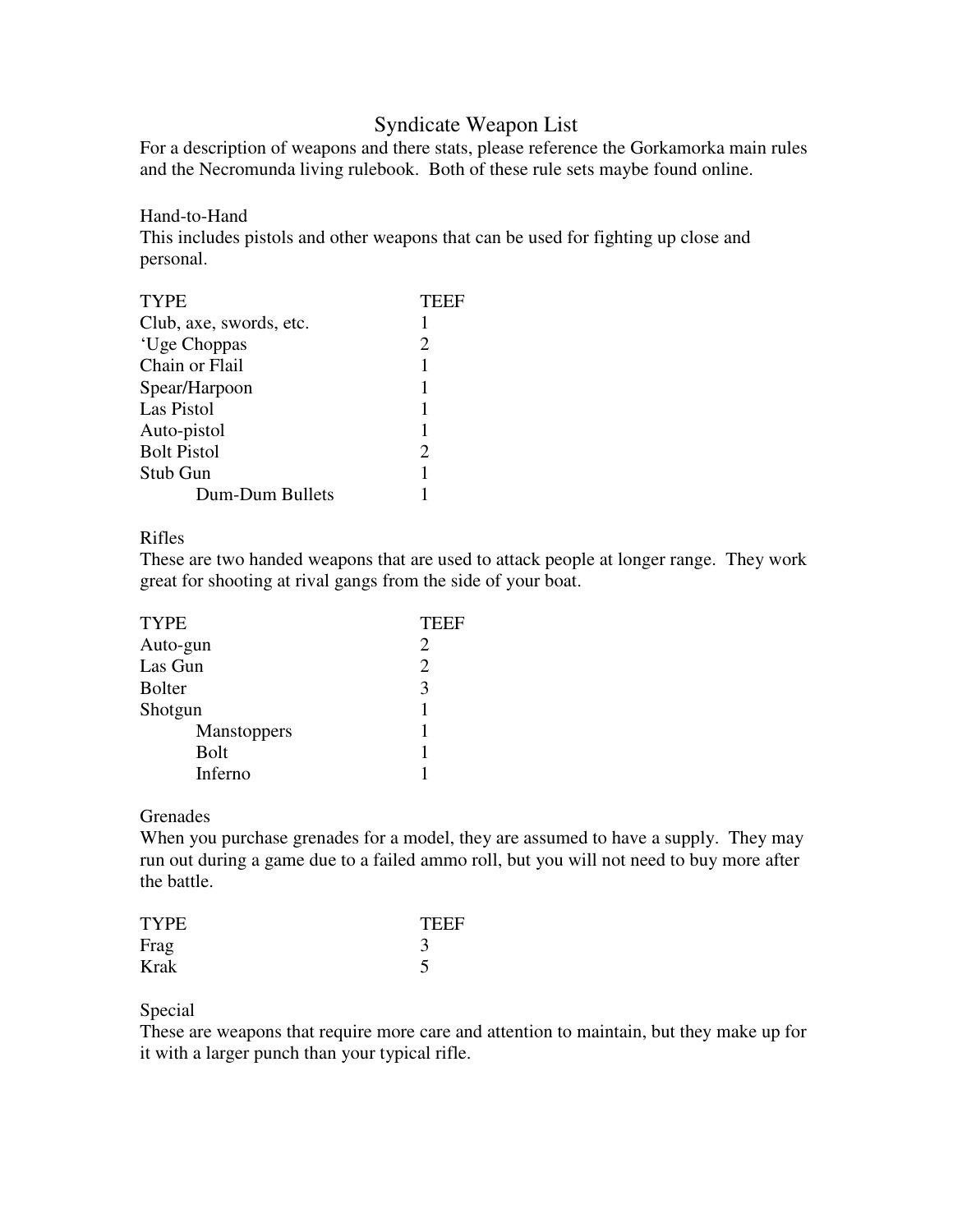| <b>TYPE</b>      | TEEF |
|------------------|------|
| Melta Gun        | 10   |
| Plasma Gun       | 10   |
| Grenade Launcher | 5    |
| Flamer           |      |

Heavy

Typically, Heavy weapons are mounted on vehicles, but sometimes are particularly larger man will be able to operate them as individually. They are so burdensome, that they are move and fire, unless mounted on a vehicle.

| TEEF |
|------|
| 10   |
| 10   |
| 15   |
| 15   |
| 10   |
| 10   |
|      |

Armor

Often, gangsters and pirates will go into battle with crude protective gear on to try and avoid receiving serious injuries in combat.

| <b>TYPE</b> | <b>TEEF</b> |
|-------------|-------------|
| Flak        |             |
| Shield      |             |
| Carapace    |             |

## **Experience**

Just like Ork mobs in Gorkamorka, Syndicate Gangs are able to earn experience and improve their abilities during campaign play. Follow the normal rules for Earning Experience and Underdogs found in the Gorkamorka main rules.

| Warrior  | Initial Experience |
|----------|--------------------|
| Leader   | $60 + 1d6$         |
| Captain  | $60 + 1d6$         |
| Enforcer | $60+1d6$           |
| Matey    | $60 + 1d6$         |
| Ganger   | $20 + 1d6$         |
| Pirate   | $20 + 1d6$         |
| Thug     | 0                  |
| Swab     | 0                  |

Experience advances and when an experience upgrade has occurred also follows the same rules as those found in the Gorkamorka main rules.